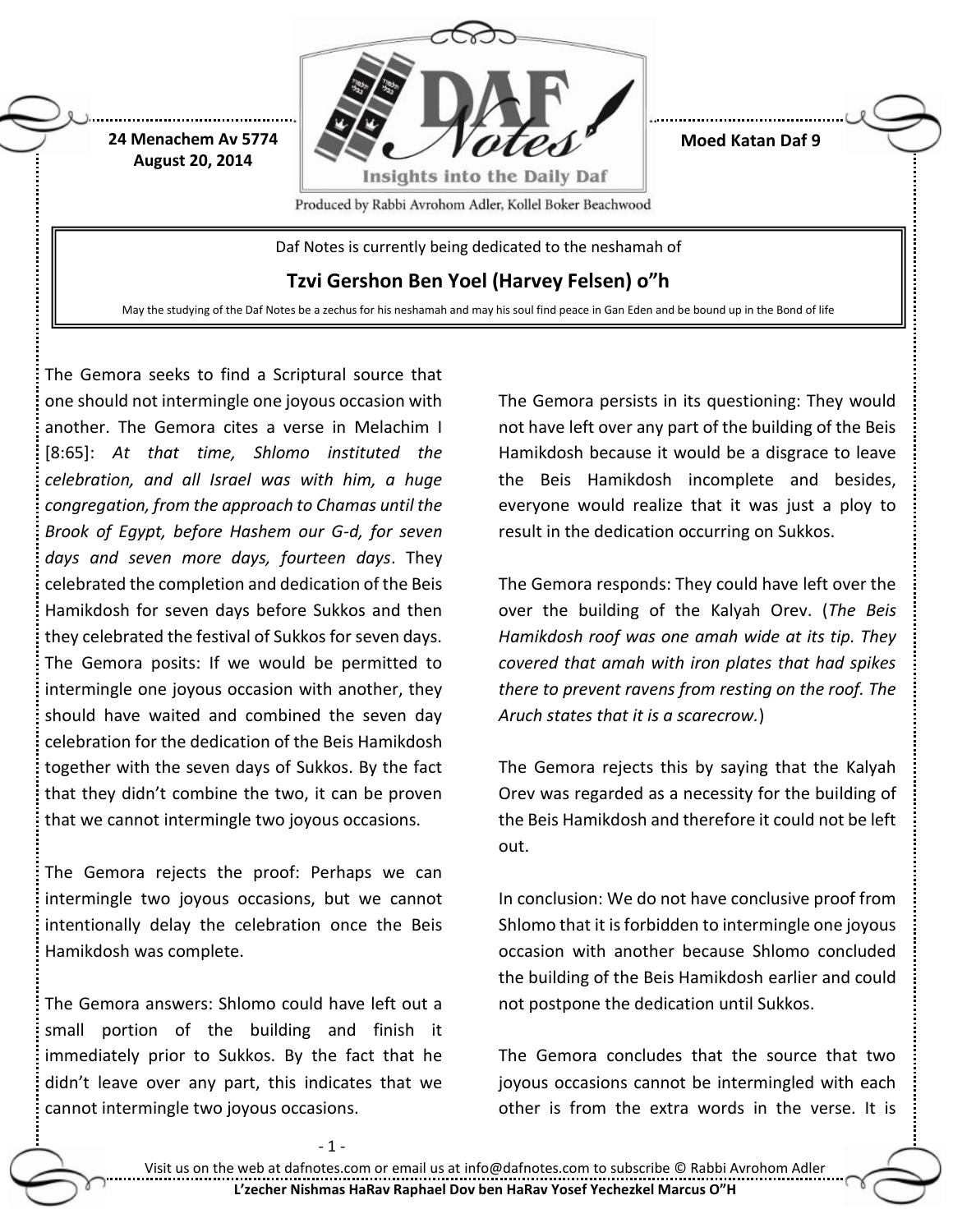

written: "*fourteen days,"* why was it necessary to write *"seven days and seven more days*?" It is to teach us that two joyous occasions cannot be intermingled with each other. (9a)

Rabbi Parnach said in the name of Rabbi Yochanan: The Jewish people did not observe the fast of Yom Kippur that year, but they ate on that day as part of the celebration of the inauguration of the Beis Hamikdosh.

The Gemora mentions that the Jewish people were worried that they may have acted wrongly by eating on Yom Kippur and would deserve extermination. Hashem was pleased with their decision, as He demonstrated at the end of the celebrations by sending forth a Heavenly voice to proclaim that they were all destined to eternal life in the World to Come.

They derived the allowance to eat on Yom Kippur from the Torah's description of the inauguration of the Tabernacle in the Wilderness. When the Tabernacle was dedicated, the Nesi'im (*leaders of the tribes*) brought sacrifices as part of the celebration, even on Shabbos. The Jewish people derived from there that when the Beis Hamikdosh is dedicated, the celebration overrides the obligation to fast on Yom Kippur.

The Gemora asks: Why were they worried?

The Gemora answers: There is a distinction between the dedication of the Tabernacle and the dedication of the Beis Hamikdosh. The sacrifices could override Shabbos because it was necessary for Hashem (*the* 

*korbanos*), but the eating by the dedication of the Beis Hamikdosh was for the ordinary people.

The Gemora asks: Why was it necessary by the dedication of the Beis Hamikdosh to eat and drink; wouldn't it be sufficient with offering sacrifices?

The Gemora answers: There is no joy without eating and drinking. (9a)

The Gemora cites Scriptural sources demonstrating that the sacrifices offered by the dedication of the Tabernacle overrode Shabbos and that the dedication of the Beis Hamikdosh overrode Yom Kippur. (9a)

The Gemora seeks the source which indicates that Hashem forgave the Jewish people for eating on Yom Kippur. Tachlifa taught a braisa: It is written in Melachim I[8:66]: *And they went to their tents joyful and glad of heart*. This teaches us that the people returned to their homes to find their wives in a state of marital purity, and that they rejoiced in the radiance of the Divine presence, and that each wife became pregnant and gave birth to a boy, and a Heavenly Voive went out and said to them: You are all prepared for a life in the World to Come. (9a)

Rav Yehudah in the name of Rav explains the part of the verse dealing with Dovid: Dovid had a relationship with Bathsheva, the wife of Uriah Hachiti, who was on the battlefield. Although Hashem told Dovid that his sin was forgiven, Dovid desired a sign in his lifetime that would clearly demonstrate that he had repented. Hashem responded that the sign would occur only after Dovid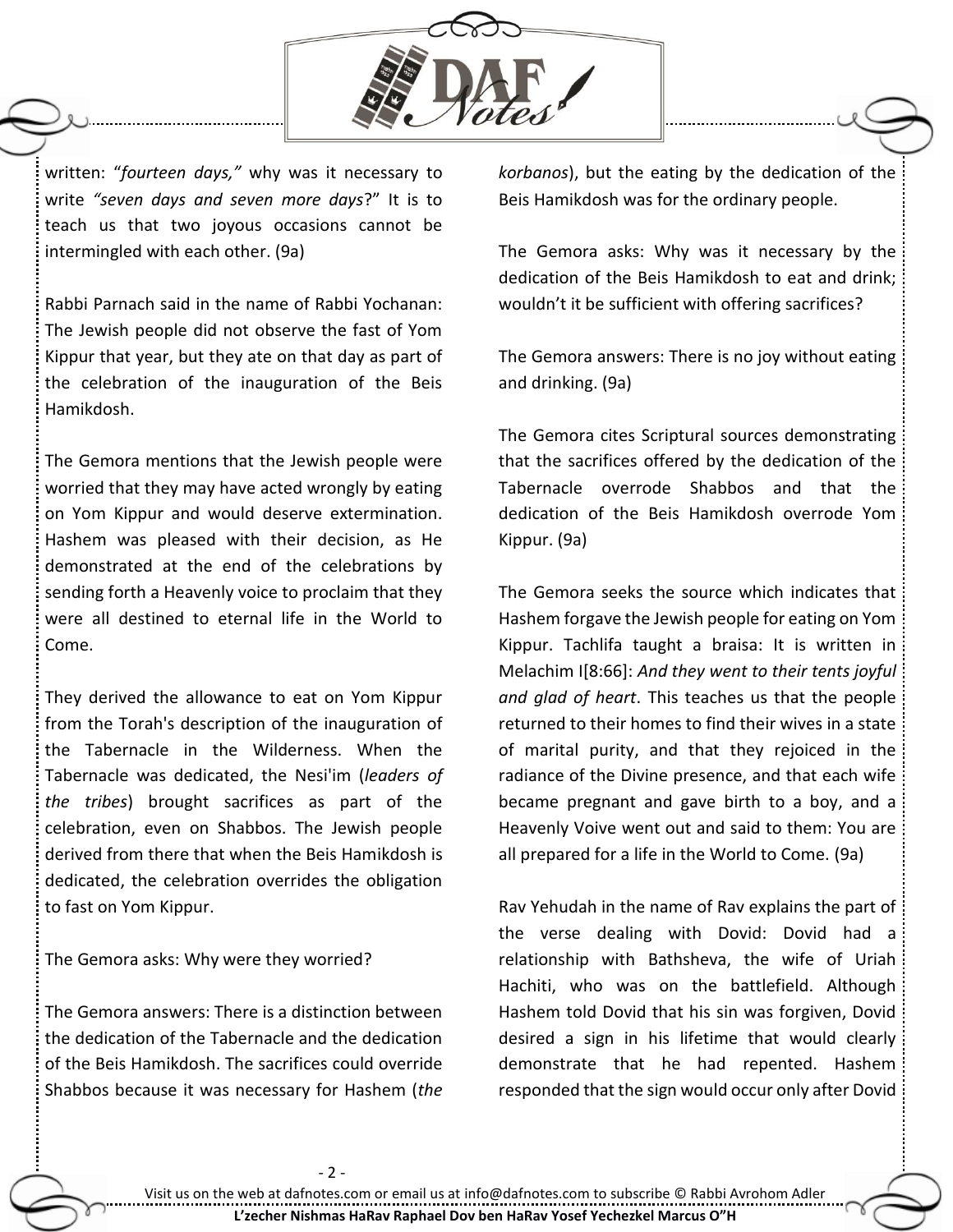

died, in the lifetime of Dovid's son Shlomo. When Shlomo sought to bring the Aron (Ark) inside the Holy of Holies, the gates of the Holy of Holies would not open. He recited twenty-four songs of prayer, but he was not answered. He then recited the verse: until Shlomo invoked the merits of his father Dovid. Upon witnessing this phenomenon, the enemies of Dovid were humiliated, and the Jewish People knew that Hashem had forgiven Dovid. (9a)

Rabbi Yonason ben Amsai and Rabbi Yehudah ben Gerim learned the portion related to vows in the Beis Medrash of Rabban Shimon bar Yochai. In the evening, he granted them permission to leave. They stayed overnight and returned again in the morning to receive permission. Rabban Shimon bar Yochai asked them: Didn't you receive permission last night? They responded: You have taught us that a student who receives permission to leave in the evening, but ends up staying overnight, must receive permission again the following morning. (The Gemora cites a Scriptural source for this.)

Rabban Shimon bar Yochai told his son: These people are men of stature; go to them so they will give you a blessing. When he arrived, they were discussing the following halachah (which was derived based on a contradiction in two verses): When there are two mitzvos in front of a person, one can weigh the mitzvos and perform the greater one, providing that the smaller mitzvah can be performed by others; however, one must perform the smaller mitzvah if it cannot be performed by others.

Similarly, they stated that a mitzvah that can be performed by others does not compare to Torah

study, and one who is studying Torah should allow others to perform the mitzvah; however, one must interrupt his learning and perform a mitzvah that cannot be performed by others.

Rabban Shimon bar Yochai's son asked them for a blessing. They said to him: "May it be the will of Hashem that you sow your field but not harvest. You should take out but not bring in. Let your house be destroyed, and your inn be occupied. May your table be turned over, and may you not see a new year."

When he returned to his father, he reported that he was disappointed with what seemed to be a series of curses rather than blessings. Rabban Shimon bar Yochai, however, understood the true intent of the cryptic words. "Sowing the field and not harvesting" refers to having children who will survive and not die in his lifetime. "To take in and not bring out" means that his sons should bring daughters-in-law into his house, and that they should never have to leave, which would be the case if, Heaven forbid, his sons might die. They also wished that he marry off his daughters and never have to bring them back to his own home. In context, they wished that his grave (house) remain empty and that he succeed in building his portion in the World to Come (the inn). Finally, they prayed that his table be surrounded with children, and that he enjoy a long life with his wife, and she should not die, never having to experience another "first-year" of marriage. (9a -9b)

The Mishna had stated: And a woman may make her adornments during Chol Hamoed.

- 3 -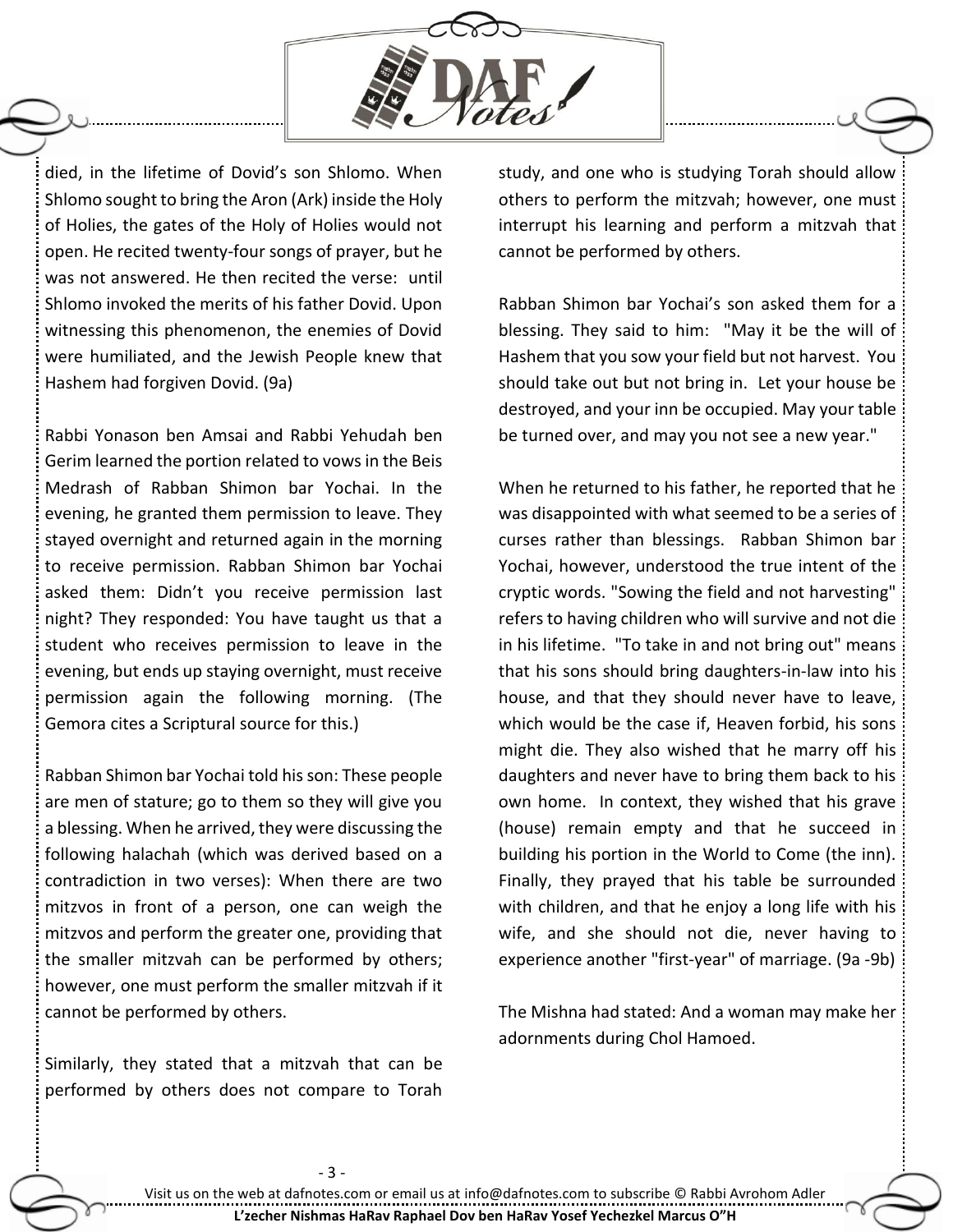

The Gemora cites a braisa: These are the women's adornments. She paints her eyes, parts her hair, and puts rouge on her face; some say she may use a razor for her "lower face."

Rav Chisda's wife was adorning herself in front of her daughter-in-law (on Chol Hamoed). Rav Huna bar Chinena sat before Rav Chisda, and as he sat there he said that the permission mentioned in the Mishna applied only to a young woman, but not to an elderly woman. Rav Chisda said to him: By God! Even to your mother, and even to your mother's mother, and even if she would be standing by her grave, as the saying goes: At sixty as at six; the sound of the bells (of a wedding) make them run. (9b)

Rabbi Yehudah was quoted in the Mishna as saying: She may not plaster her face (*with lime*) because it is a defacement to her (*even though, it will improve her appearance when the lime is removed; presently it causes her grief*).

Rabbi Yehudah is cited in a braisa: She may not plaster her face (*with lime*) because it is a defacement to her. He does admit that she may plaster her face with lime that can be peeled during Chol Hamoed because although presently (*while it's on*), it causes her grief, it will result in joy later on (*after it's removed*).

The Gemora asks: Does Rabbi Yehudah really maintain that something which presently causes grief is permitted because it will result in joy later on? We have learned in a Mishna (Avodah Zorah 2a): It is permitted to accept repayment of a loan from an idolater on his holiday (*certain transactions are* 

 $-4-$ 

*forbidden with idolaters during their holiday season out of concern that they will thank their idol for their good fate*) because it (*the repayment*) causes him grief. The Chachamim disagreed because they will be happy after time (*since they are not obligated to pay any longer*). It emerges that Rabbi Yehudah does not hold that something which presently causes grief is permitted because it will result in joy later on, so how can he rule that a woman is permitted to use the lime?

Rav Nachman bar Yitzchak answers: Chol Hamoed is different since there are many activities that are permitted even though they presently cause grief; nevertheless they are allowed because they will result in joy.

Ravina answers: Rabbi Yehudah maintains that an idolater never rejoices after repaying a loan (*since he is always seeking ways to keep the money illegally*). (9b)

# **INSIGHTS TO THE DAF**

### **DELAYING THE PERFORMANCE OF A MITZVAH (SIYUM DURING THE NINE DAYS)**

The Gemora seeks to find a Scriptural source that one should not intermingle one joyous occasion with another. The Gemora cites a verse in Melachim I [8:65]: *At that time, Shlomo instituted the celebration, and all Israel was with him, a huge congregation, from the approach to Chamas until the Brook of Egypt, before Hashem our G-d, for seven*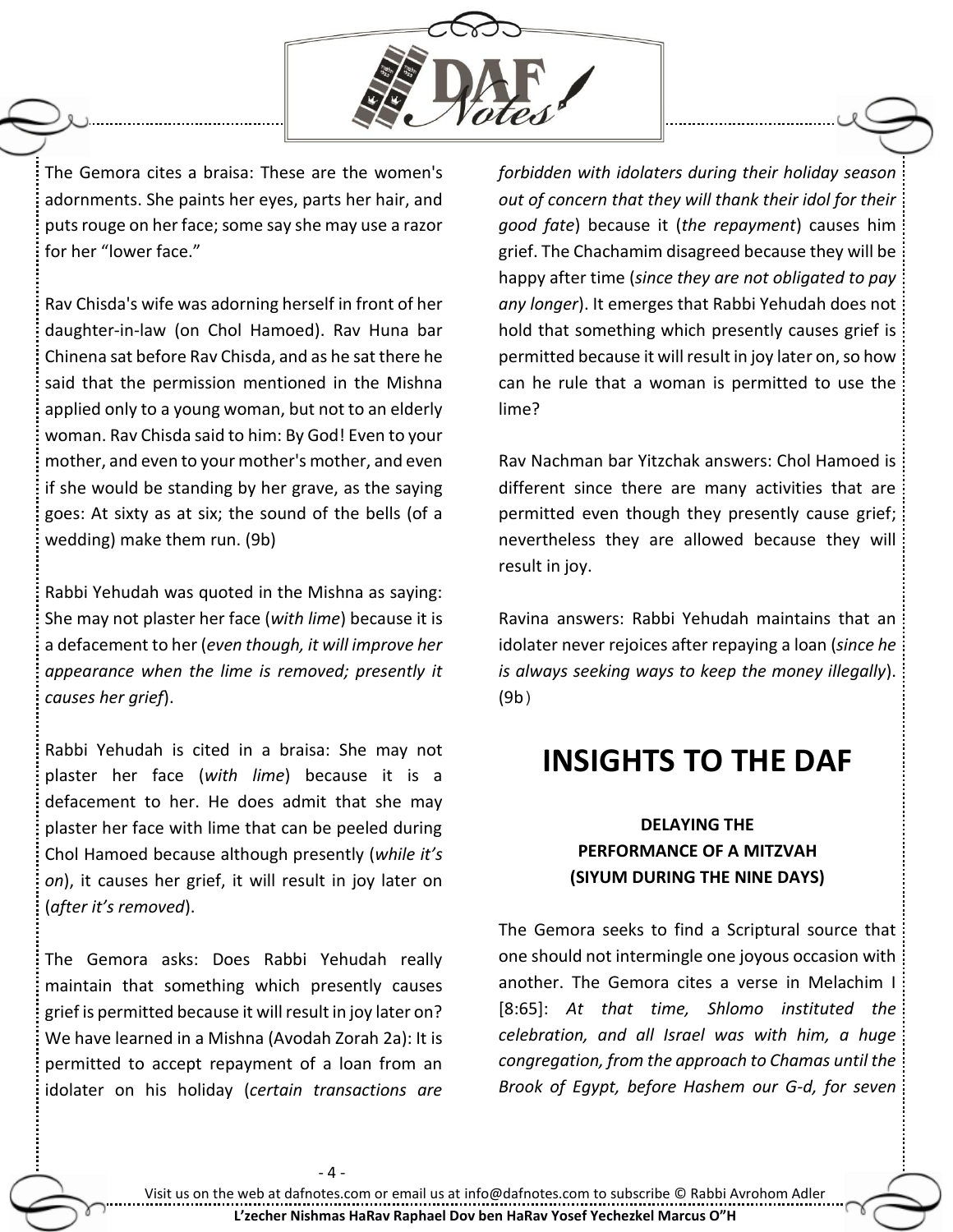

*days and seven more days, fourteen days*. They celebrated the completion and dedication of the Beis Hamikdosh for seven days before Sukkos and then they celebrated the festival of Sukkos for seven days. The Gemora posits: If we would be permitted to intermingle one joyous occasion with another, they should have waited and combined the seven day celebration for the dedication of the Beis Hamikdosh together with the seven days of Sukkos. By the fact that they didn't combine the two, it can be proven that we cannot intermingle two joyous occasions.

The Gemora rejects the proof: Perhaps we can intermingle two joyous occasions, but we cannot intentionally delay the celebration once the Beis Hamikdosh was complete.

The Gemora answers: Shlomo could have left out a small portion of the building and finish it immediately prior to Sukkos. By the fact that he didn't leave over any part, this indicates that we cannot intermingle two joyous occasions.

The Avnei Neizer (O"C 459:9) asks: How could they have delayed the building of the Beis Hamikdosh? Isn't there a principle that one cannot push off the performance of a mitzvah?

He answers by citing the Chacham Tzvi (106), who maintains that it is permitted to delay the performance of a mitzvah when the mitzvah can be performed with a greater degree of sanctity later, and since here, the mitzvah of completing the Beis Hamikdosh on Sukkos would be of greater sanctity and it would enhance the mitzvah, there would be no concern for the procrastination of the mitzvah.

- 5 -

The Shach (Y"D 246:27) rules that when one is close to finishing a Mesechta, he may leave a little left at the conclusion of the Mesechta in order to make the siyum on a day that is fit to have a siyum feast. It is brought in some seforim that the source for this halacha is our Gemora, which stated that they could have left over a small portion of the building of the Beis Hamikdosh in order to celebrate the dedication on Sukkos. (They didn't do this by the Beis Hamikdosh because we cannot intermingle two joyous occasions or because it would be disgraceful to leave over a portion of the Beis Hamikdosh.)

The Elya Rabbah (551:27) states: While it is permitted to eat meat during the Nine Days at a siyum feast, one should not hurry or delay the finishing of a Mesechta in order to conclude it during the Nine Days.

The question is asked: Why not? Our Gemora prohibits this only by the building of the Beis Hamikdosh; it can be inferred that this would be permitted by all other mitzvos.

Rabbi Ezriel Hildesheimer (O"C 90) answers: Regarding the building of the Beis Hamikdosh, if we can intermingle two joyous occasions, there would be no prohibition at all to dedicate the Beis Hamikdosh on Sukkos. However, to hurry or delay the finishing of a Mesechta in order to conclude it during the Nine Days and make a siyum then would be inconsistent with the custom of not eating meat during the Nine Days. It is on account of this that the Elya Rabbah rules that this is forbidden to do.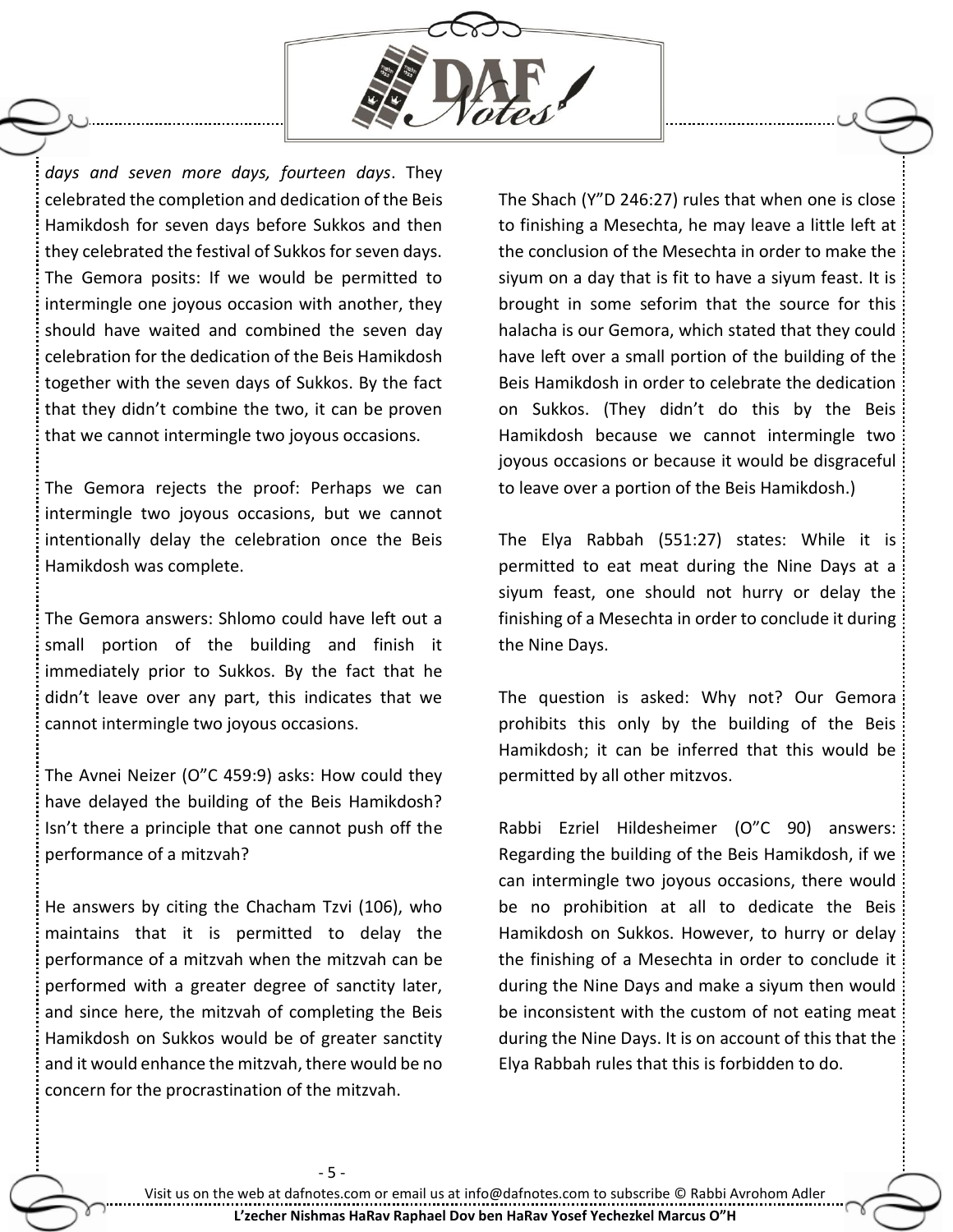

### **EATING ON YOM KIPPUR**

#### by Rabbi Yoseph Dov Karr

The Gemora says that the Jewish people did not observe the fast of Yom Kippur that year, but they ate on that day as part of the celebration of the Chanukas ha'Mikdash. The Gemora says that they derived the allowance to eat on Yom Kippur from the Torah's description of the Chanukas ha'Mishkan in the Midbar. When the Mishkan was dedicated, the Nesi'im brought Korbanos as part of the celebration, even on Shabbos. The Jewish people derived from there that when the Mikdash is dedicated, the celebration overrides the obligation to fast on Yom Kippur. Hashem was pleased with their decision, as He demonstrated at the end of the celebrations by sending forth a Bas Kol to proclaim that they were all destined to eternal life in Olam ha'Ba.

The Gemora mentions that before they heard the Bas Kol, the Jewish people were worried that they may have acted wrongly by eating on Yom Kippur and would be liable for the severe punishment of Kares.

Why were the people concerned that they would be liable for punishment? Even if their ruling was incorrect, at worst their act was an inadvertent transgression, an act of Shogeg, for which there is no punishment of Kares. Moreover, the people certainly followed the ruling of Beis Din in this matter, and thus there was no reason for them to be held accountable. Even if the ruling was wrong, the people would be liable only to bring a Par he'Elem Davar (the Korban offered when the entire nation acts upon an erroneous ruling of Beis Din which permits an act that is actually forbidden with a punishment of Kares). Why were they afraid that they would be punished with Kares?

Perhaps the answer may be dependent upon whether or not the permission of eat on Yom Kipper was D'chuya or Hutra. Apparently it was D'chuya and therefore they were concerned that even though it was mutar to eat there was still a partial sin and needed to be forgiven and they were worried perhaps they made a mistake. The Bas Kol came and told them not to worry, as Hashem decided it was the right thing to do and was completely Hutra.

## **DAILY MASHAL**

Stories from the Daf By: Daf Digest

Someone once asked Rav Moshe Feinstein, zt"l, "Can one fulfill the mitzvah of bikur cholim by telephone? This would still enable a person to fulfill the main reason for the mitzvah, to inspire one to pray for the sick person, even if the rest of the benefits of the mitzvah would not be achieved. I think the Shulchan Aruch itself provides a proof when it states that one can discharge his obligation to visit a person too sick to speak by visiting the outer chamber and asking after his welfare."

Rav Moshe responded, "But how can you see how the patient is doing and help him over the telephone?: Sometimes a visitor needs to straighten up the: